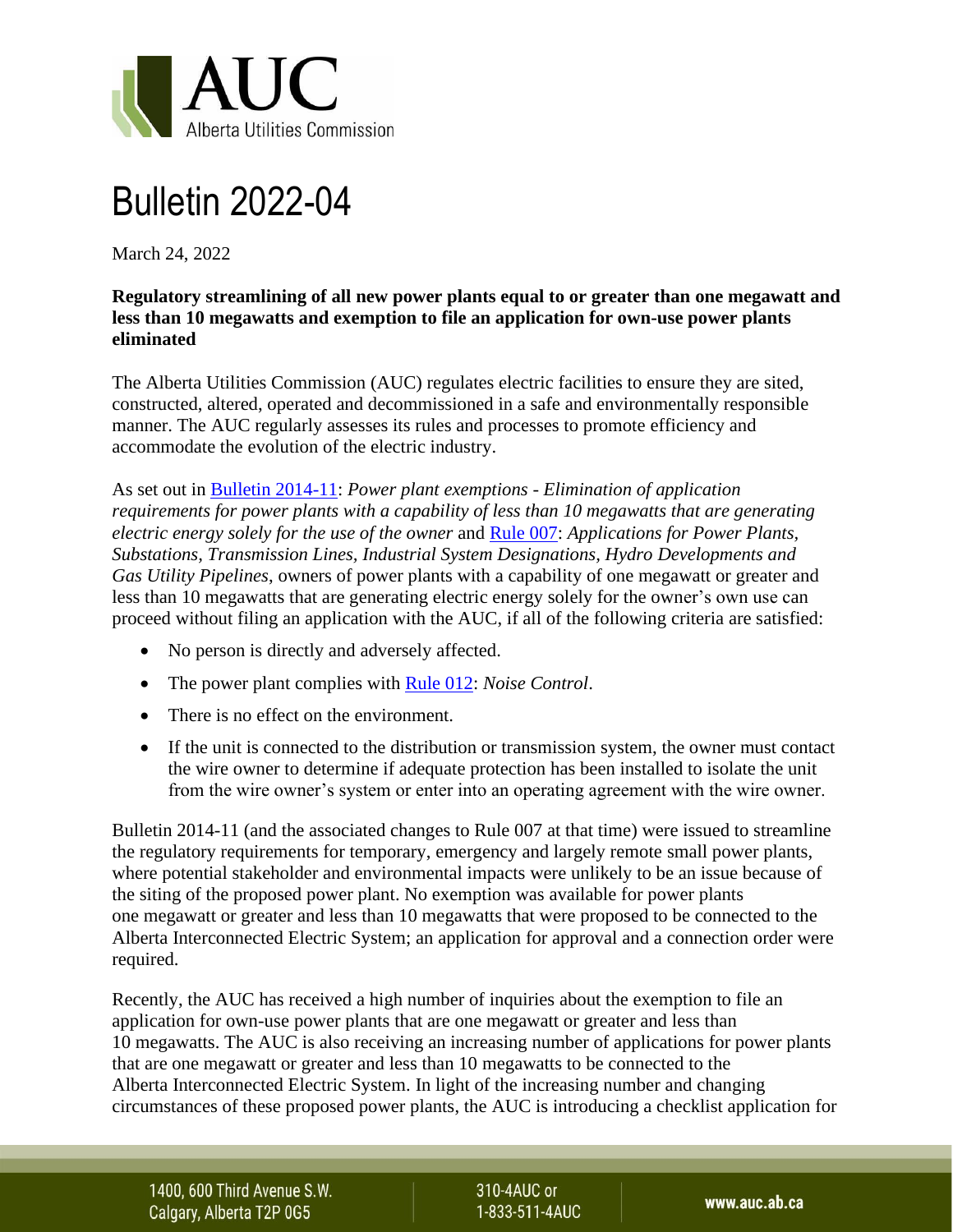all power plants in this capability range to provide uniform regulatory requirements regardless of the intended use of the power plant. The checklist application will also provide the AUC with information about the type and quantity of generation one megawatt or greater and less than 10 megawatts that is being developed in the province.

In accordance with the discretion provided in Section 13 of the *Hydro and Electric Energy Act*, the previous exemption for own-use power plants will no longer be available, as of April 25, 2022. Rather, on a go-forward basis, owners proposing an own-use power plant one megawatt or greater and less than 10 megawatts must file a checklist application, provided the above criteria are met. In addition, owners proposing new, grid-connected power plants one megawatt or greater and less than 10 megawatts who were previously required to submit a full application under Rule 007 can, on a go-forward basis, provided the above criteria are met, submit a checklist application instead.

The new checklist application process for grid-connected power plants that are one megawatt or greater and less than 10 megawatts will significantly reduce the current regulatory timelines for these power plants. Previously, applicants for grid-connected power plants with these generation capabilities were required to file an application and include all supporting documents, such as environmental evaluations, participant involvement program summaries and noise impact assessments. Applicants can now apply using a standard checklist form of application. The information required in the new checklist application for all power plants in this capability range includes:

- The location and capability of the power plant.
- The type of power plant (e.g., thermal, wind, solar).
- Information about the project, including some technical considerations.
- Confirmation that the power plant:
	- o Does not directly and adversely affect any person.
	- o Complies with Rule 012: *Noise Control*.
	- o Has no adverse effect on the environment.

The checklist application requires that owners affirm that the above-listed factors have been considered and properly satisfied prior to the commencement of construction and operation of the power plant. Applicants are not required to file supporting documents; however, applicants are expected to retain all records sufficient to demonstrate compliance with applicable legislation and AUC rules. The AUC will continue to ensure compliance with its requirements through an audit review process.

The AUC will review each checklist application received to assess whether it meets the eligibility criteria to be filed as a checklist application. Incomplete or ineligible checklist applications will be processed in accordance with the performance standards set out in Bulletin [2019-15:](https://media.www.auc.ab.ca/prd-wp-uploads/News/2019/Bulletin%202019-05.pdf) *New performance standards for processing facility applications*. The AUC will review and issue an approval for a complete checklist application within five business days.